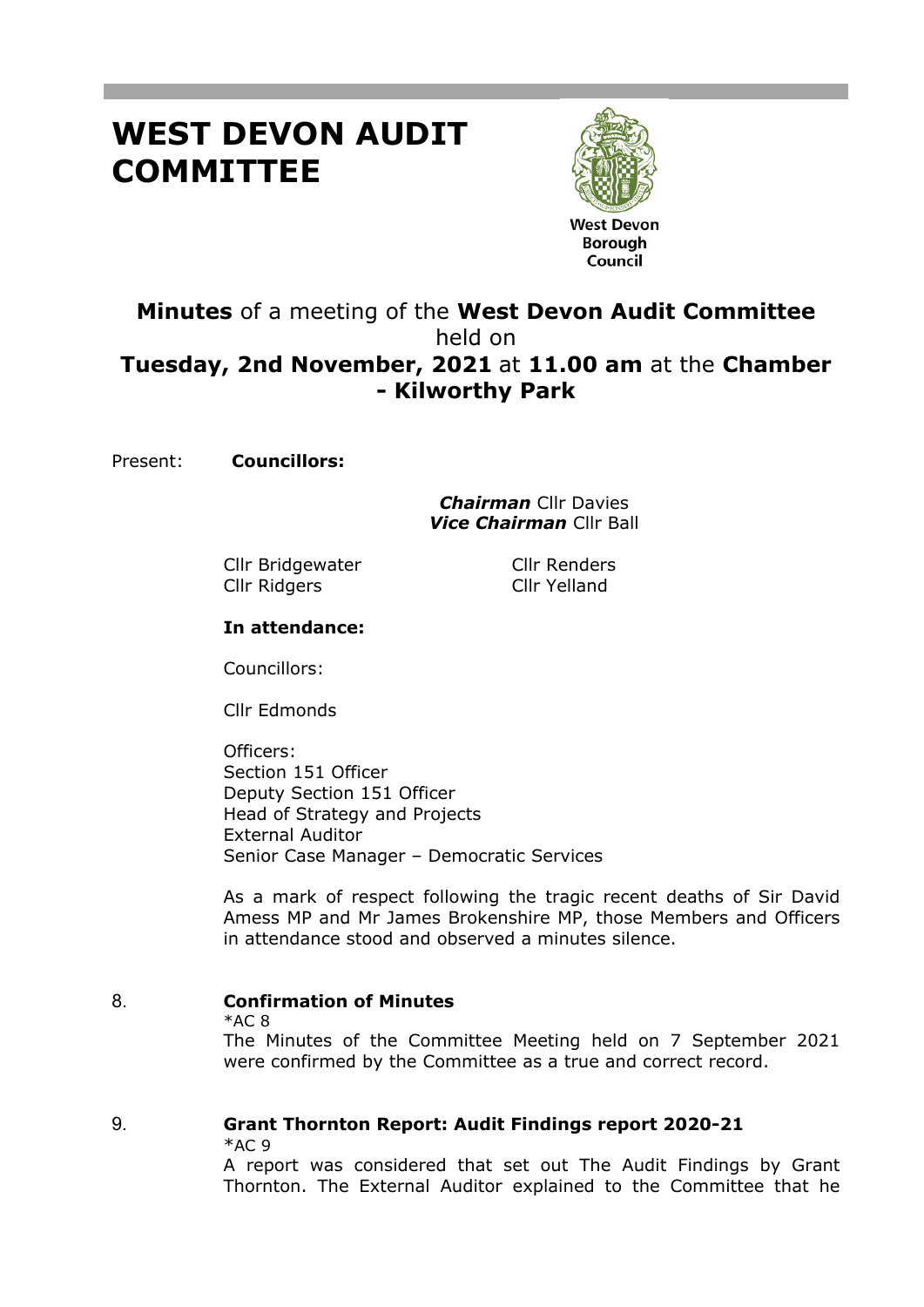would be issuing an unqualified opinion on the financial statements for the 2020-21 period. Grant Thornton were unable to formally conclude the audit due to work on the whole of the government account return. HM Treasury are yet to issue a data collection tool to officers to enable them to complete the work. Once completed the auditors need to review and submit assurances to the National Audit Office. This is a national issue.

Risks identified had not changed. Pension fund liability valuation and valuation of councils land and property and investment property. Covid grants with various schemes and terms meant officers had to assess each individual grant separately. The auditors did significant testing in this area and found the accounting appropriate. The running of the transactional listings from the ledger system is currently very time consuming and needs to be made efficient for both the auditors and officers too and a recommendation has been made.

In discussion, reference was made to:-

- Talks with the software provider to ensure the running of the transactional reports in the ledger is less time consuming as it currently is in regard to officer time.
- Delivery plan for a new performance management reporting system, hopefully will be delivered before the end of the calendar year.
- Debt write off report showing £60,000. The Committee thanked the debt recovery team for their work

It was then **RESOLVED** that the Grant Thornton Audit Findings Report 2020-21 be noted.

#### 10. **Grant Thornton Report: Auditors Annual Report 2020-21** \*AC10

The report was introduced to the Committee by the External Auditor.

In discussion, reference was made to:-

- Devon District procurement to purchase locally where possible. Work closely with District colleagues.
- Code of Conduct and Whistleblowing Policies to become an annual review for both staff and Members.
- £435,000 was paid from reserves to support the Fusion Leisure contract. Successfully lobbied to secure funds of £90,000 from the National Lottery Fund to passport to Fusion Leisure. Work was commissioned nationally through the LGA and the support the authority was providing was along similar lines to other authorities.
- Seamoor Lotto income. Communications campaign to push the lotto during the winter. Since it's launch in 2018 the Lotto has raised £75,000 for 103 good causes across both West Devon and South Hams. Being a community lottery there cannot be a profit, for every  $£1$  ticket sold, 50p goes to a good cause, 10p goes to a central pot which goes to help other good causes through Crowdfund, 20p towards prizes and 20p to the Lottery Management company.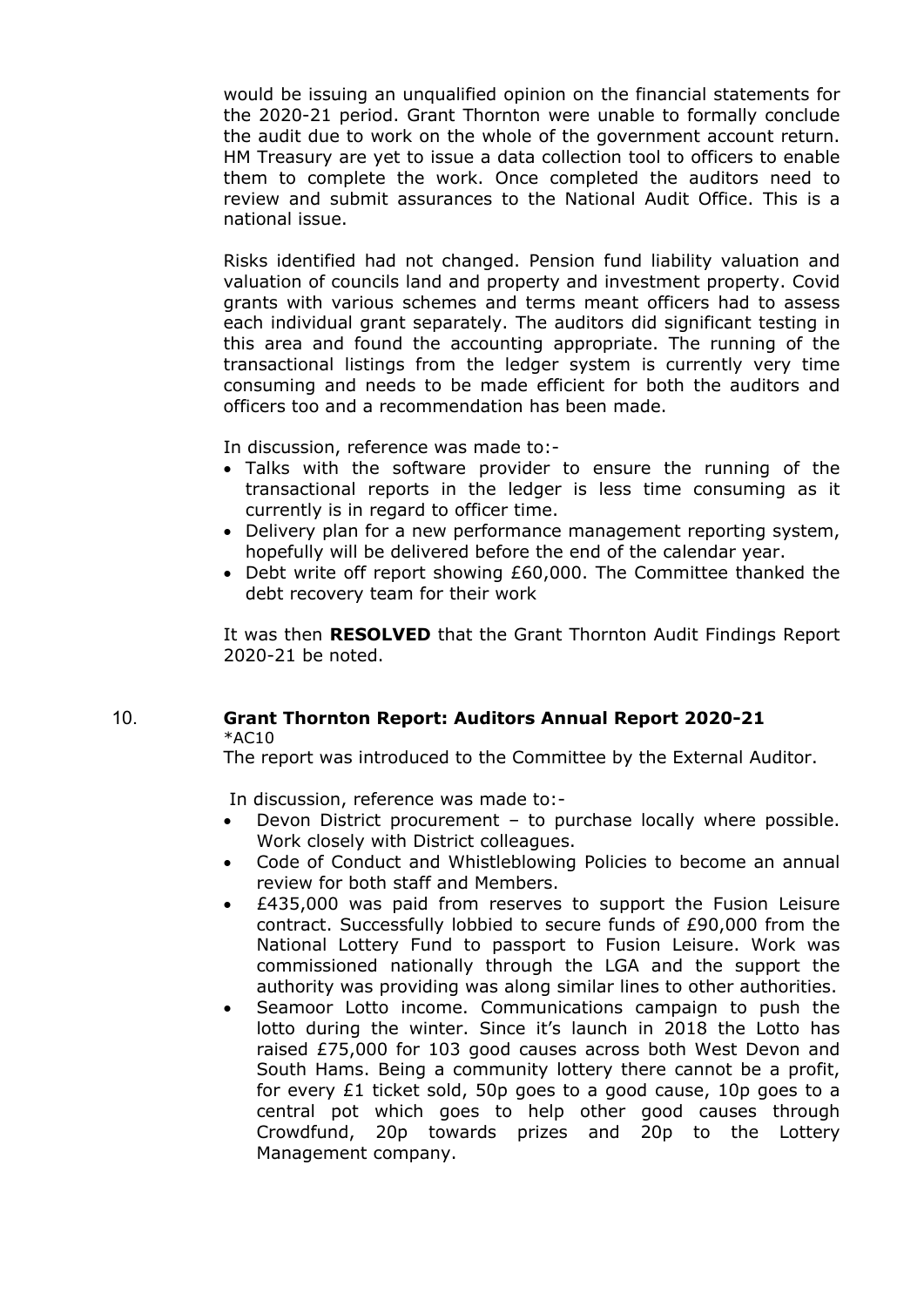- Pension valuation liability has increased significantly from £21.8m to £27.1m at 31 March 2021 but it was noted that this doesn't impact on the Council's bottom line and is a notional figure. The triennial valuation sets the employer contribution. Valuation due to take place again in 2022/23 as at 31 March 2022. A representative from Devon County Pension Fund will be attending at a future Audit Committee meeting.
- The bank rate went to a historic low, with the authority obtaining £37,000 investment income in 2020/21.

The Committee thanked the finance team for their work in such a challenging time.

It was then **RESOLVED** that the Grant Thornton Auditors Annual Report 2020-21 be noted.

# 11. **Audited Annual Statement of Accounts 2020/21**

 $*$ AC11

Cllr Edmonds, Lead Hub Committee Member introduced the report.

It was then **RESOLVED** that the Audited Annual Statement of Accounts Report 2020-21 be noted.

# 12. **Annual Treasury Management Report for 2020/21**

AC12

The Committee was presented with the Annual Treasury report.

In discussion, reference was made to:-

 The investment in the South West Mutual Bank. The Lead Hub Member advised he had attended the AGM of the bank and the directors were taking steps to make it a success.

It was then **RESOLVED** that the Committee:

- 1. **APPROVED** the actual 2020/21 prudential and treasury indicators in the report.
- 2. Noted the Annual Treasury Management report for 2020/21.

## 13. **Date for the December Audit Committee**

 $*AC13$ 

The Work Programme was presented to the Committee.

It was then **RESOLVED** that the Committee noted the Work Programme.

## 14. **Audit Committee Work Programme**

\*AC14

The Audit Committee agree the date of the next Audit Committee to be 7 December at 9.30am